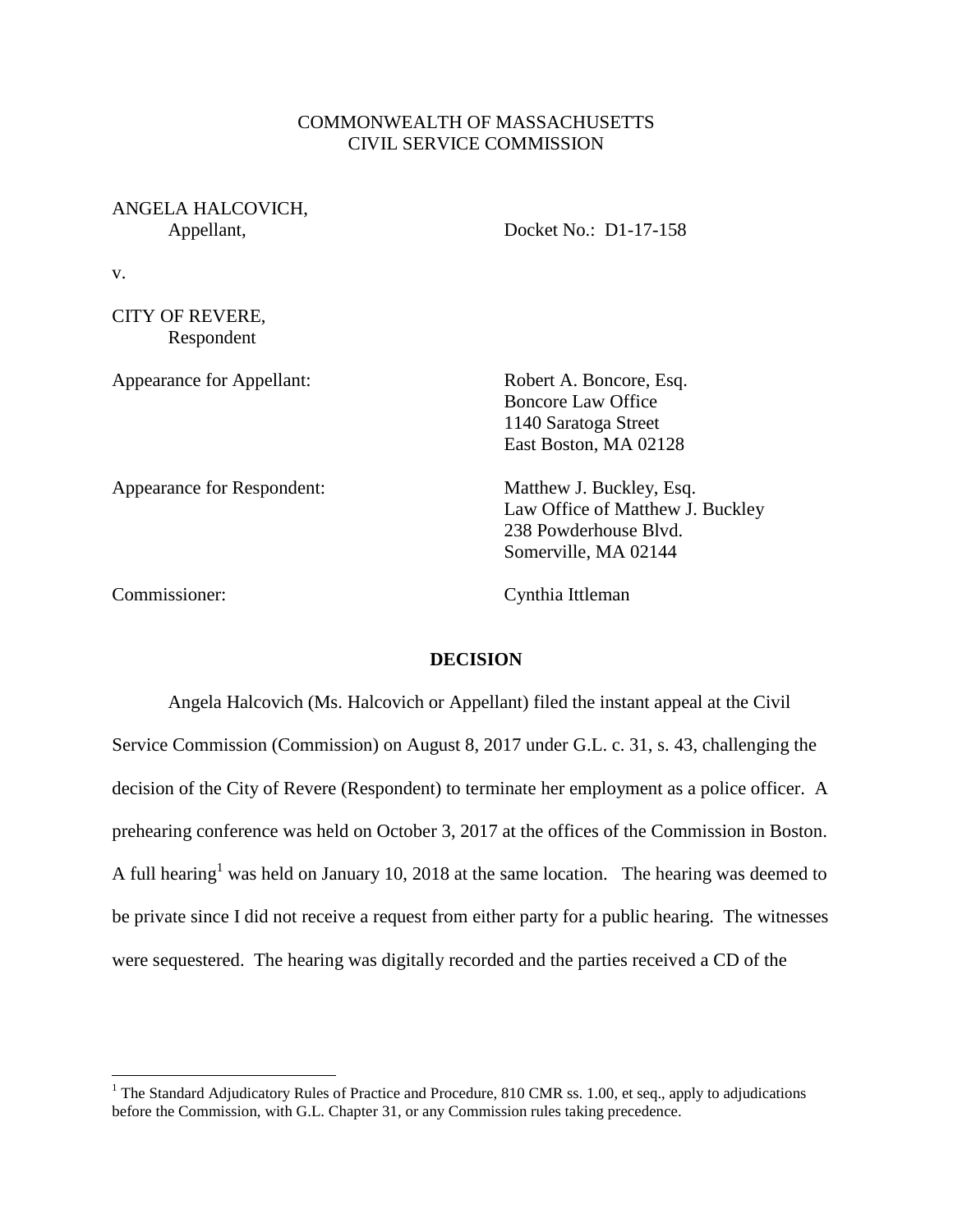recording.  $2$  The parties submitted post-hearing briefs. For the reasons stated herein, the appeal is denied.

## **FINDINGS OF FACT**

Thirty (30) exhibits were entered into evidence at the hearing.<sup>3</sup> At the hearing, the parties were ordered to produce court documents concerning a restraining order that the Appellant obtained at or about the time of the incidents that led to the Appellant's termination of employment and the transcript of the State Police interview of the Appellant. The Appellant produced the court record of the restraining order, which was entered into the record and marked as Appellant's Post-Hearing Exhibit (A.PH.Ex.) 1. The Appellant advised that the transcript could not be prepared in a timely manner so the Appellant withdrew the request to include it in the record. Based on all of the exhibits, the testimony of the following witnesses:

*Called by the Respondent:*

- James Guido, Chief, Revere Police Department (RPD)
- John Goodwin, then-Lieutenant in the RPD, now Deputy Chief of the Winthrop Police Department (WPD)

## *Called by the Appellant:*

 $\overline{a}$ 

■ Angela Halcovich, Appellant

 $2<sup>2</sup>$  If there is a judicial appeal of this decision, the plaintiff in the judicial appeal would be obligated to supply the court with a transcript of this hearing to the extent that he/she wishes to challenge the decision as unsupported by the substantial evidence, arbitrary and capricious, or an abuse of discretion. If such an appeal is filed, this CD should be used to transcribe the hearing.

<sup>&</sup>lt;sup>3</sup> The Respondent's exhibits are Exhibits 1, 1A, 1B, 2 through 5, 6A, 6B, 6C, and 7 through 13. The Appellant's exhibits are Exhibits 14, 15A, 15B, 15C, 16, 17, 18A, 18B, 19, 20, 21A, 21B, 21C, 22A, 22B, 22C and 23. As noted above, the Appellant also provided a post-hearing document that was entered into the record. In addition, I take administrative notice of two (2) decisions that the Respondent submitted with its post-hearing brief: Lawrence v Lawrence Firefighters, Local 146 IAFF, Essex Superior Court C.A. No. 2017-0163-B and Clancy v Brockton Public Schools, 18 MCSR 66 (2005).

Given the amount of personal information in many of the admitted Exhibits, at the end of the hearing I returned the parties' Exhibits to them for the purpose of redacting them and they returned them, redacted, to the Commission. Exhibits 6A – 6C, which are photographs of Younger Child depicting his pertinent injuries, are completely redacted. The other evidence in the record suffices to render this decision.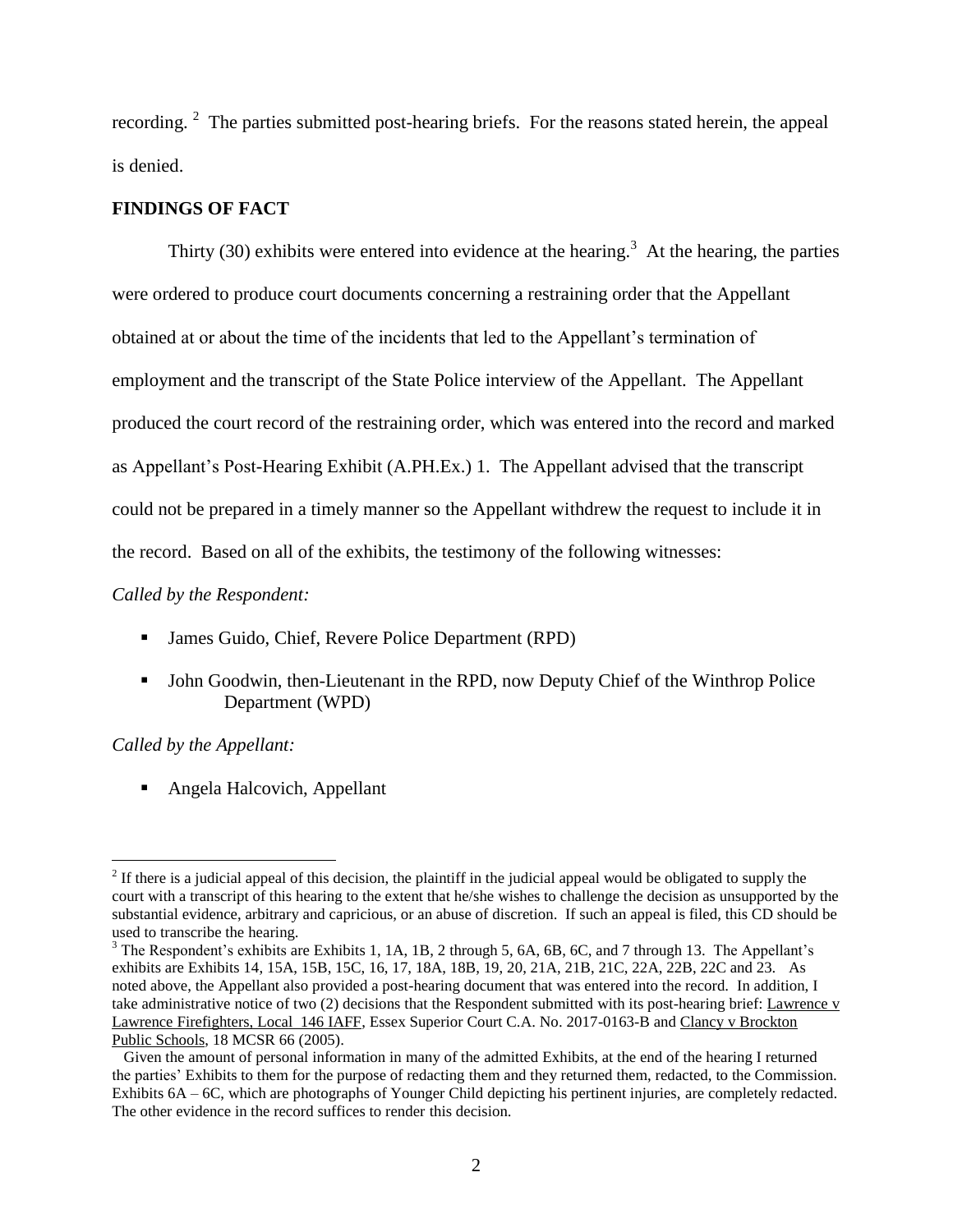And taking administrative notice of all matters filed in the case and taking administrative notice of pertinent statutes, case law, regulations, rules, policies, and reasonable inferences from the evidence, a preponderance of the credible evidence establishes the following facts:

- 1. The Appellant was raised in Revere. She served in the U.S. Marines from 2003 to 2007 and was honorably discharged as a Staff Sgt. E-6, achieving five (5) promotions. While in the military, she obtained a Bachelor's degree and took courses toward a Master's degree, which she completed after she was hired by the RPD as a Patrol Officer in 2014. The Appellant has earned a number of training certifications as a member of the RPD. Prior to her termination, the Appellant was a tenured police officer. She is a single parent of two small children. (Testimony of Appellant; Respondent's Exhibit (R.Ex.) 1)
- 2. In the beginning of 2015, the Appellant began a friendship that developed into a romantic relationship with Mr. G, a fellow RPD Patrol Officer. On the evening of January 12, 2017, the Appellant was at her residence with her two children and Mr. G. (Testimony of Appellant; R.Ex. 7*)*
- 3. One of the children, Younger Child, refused to eat his dinner. Mr. G told the Appellant he was bringing Younger Child upstairs. (Testimony of Appellant)
- 4. Mr. G then brought Younger Child upstairs to his room where he struck him several times with a belt. (Testimony of Appellant; R.Ex. 7)
- 5. Mr. G then asked Appellant to come upstairs and she observed that Younger Child had bruises and welts on his back and was or became aware that the injuries were inflicted by a belt. (Testimony of Appellant).
- 6. Mr. G remained at the residence for approximately twenty (20) minutes then left. (Testimony of Appellant, R.Ex. 8)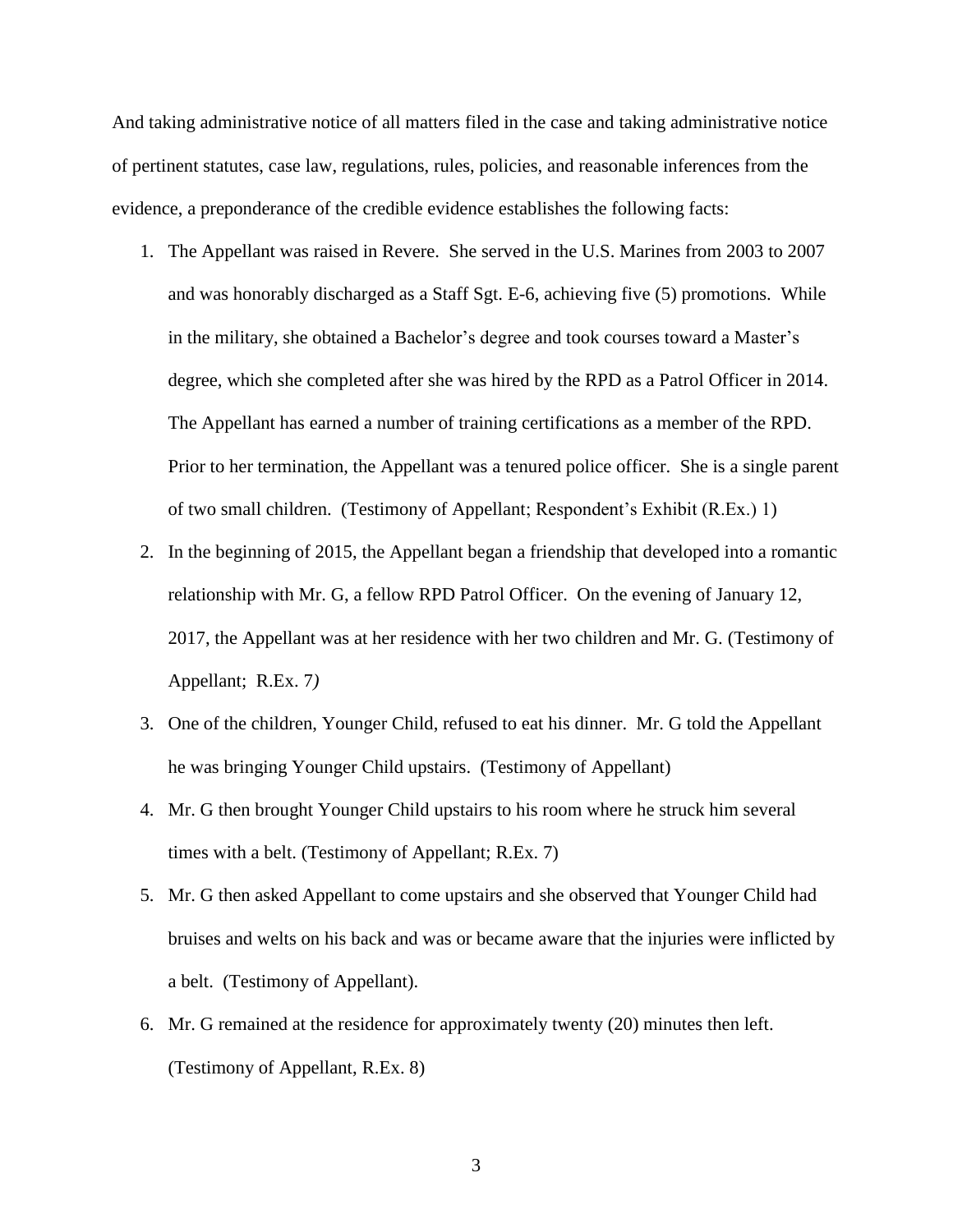- 7. The following morning, the Appellant put lotion on Younger Child's injury from being stricken with a belt by Mr. G, dressed him in a hoodie and instructed him to wear it all day and told both Younger Child and Older Child to say, if anyone asked them about the hoodie, that Younger Child fell down the stairs. (Testimony of Appellant; R.Ex. 8)
- 8. The Appellant then brought her children to school, and reported to work at RPD. (Testimony of Appellant)
- 9. That morning, Younger Child asked the school nurse for a band-aid for his back. The nurse observed extensive bruising on his front and back torso, arms, and neck and took photographs of his injuries. $4$  (R.Exs. 6A-6C)
- 10. Younger Child told the school staff that he fell down the stairs at home and that his mother, the Appellant, had put lotion on his injuries. (R.Exs. 5 and 7)
- 11. Younger Child's school contacted the Appellant, who arrived at the school shortly thereafter and was shown his injuries. The Appellant said that she was unaware of the bruising but stated that Younger Child must have injured himself when he fell down the stairs a few days ago. The Appellant told the school nurse she would be take him to his pediatrician at Beth Israel Hospital-Revere. (Testimony of Appellant; R.Exs. 5, 7 and 8)
- 12. The school nurse, as a mandated reporter under G.L. c. 119, s. 51A, contacted the Massachusetts Department of Children and Families ("DCF") to investigate the matter. (R.Exs. 5, 7 and 8)
- 13. DCF contacted the Suffolk County District Attorney's Office to investigate the physical abuse of Younger Child. Detective Lieutenant John Lannon ("Det. Lannon"), of the

 $\overline{a}$ 

<sup>&</sup>lt;sup>4</sup> The photographs of Younger Child are not in the record but there appears to be no dispute that he was injured as a result of being struck with a belt on the night of January 12, 2017.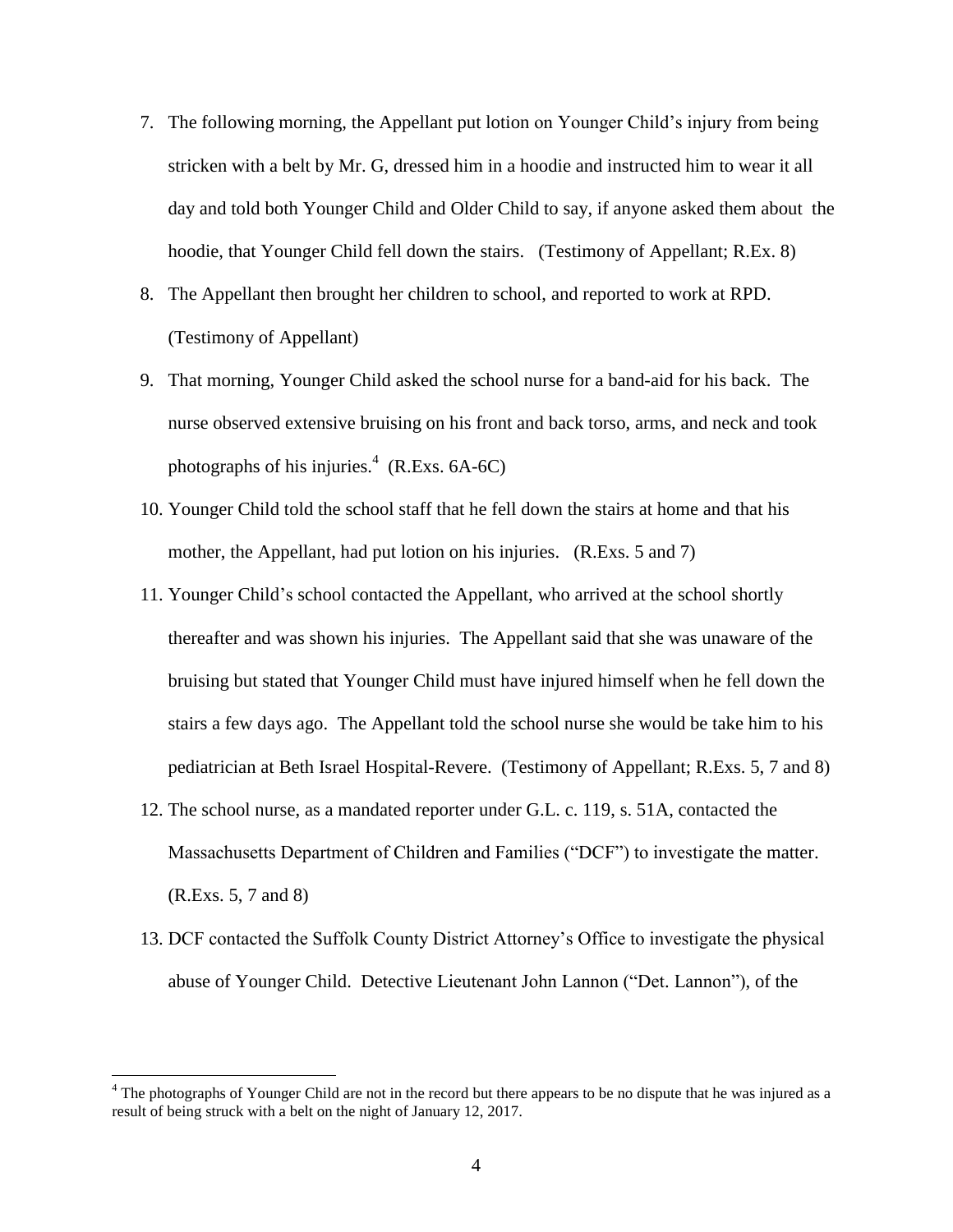Massachusetts State Police, assigned to the District Attorney's Office, investigated the matter. (R.Exs. 7, 8 and 10)

- 14. When DCF and Det. Lannon arrived at Beth Israel Revere, the doctor treating Younger Child stated that the injuries were not consistent with falling down the stairs. DCF then took custody of both of the Appellant's children. (R.Ex. 10)
- 15. On January 14, 2017, Det. Lannon interviewed Mr. G about the events that occurred at the Appellant's residence on January 12, 2017. (R.Ex. 10)
- 16. Mr. G was subsequently arrested and charged with assault and battery on a child causing serious bodily injury and assault and battery with a dangerous weapon. (R.Exs. 7 and  $10<sup>5</sup>$ )
- 17. On January 15, 2017, RPD Det. Lannon and Lt. Murphy interviewed the Appellant regarding the events at her home on January 12, 2017. (R.Ex. 8)
- 18. The Appellant told Det. Lannon and Lt. Murphy that:
	- Mr. G would help discipline her children;
	- on January 12, 2017, she found that Mr. G had taken Younger Child upstairs and struck him with a belt while she was downstairs; and
	- the next morning, the Appellant instructed both her children to say that Younger Child fell down the stairs if anyone asked, and for Younger Child to keep his hoodie on to hide the marks from having been struck by Mr. G. (R.Ex. 8)
- 19. The Appellant applied for a domestic abuse restraining order against Mr. G on January

18, 2017. The order was set to expire on February 1, 2017. However, on January 31,

2017, apparently at the request of both the Appellant and Mr. G, the court extended the

restraining order until May 3, 2017. (A.PH.Ex.1)

 $\overline{a}$ 

 $<sup>5</sup>$  News reports shortly thereafter stated that Mr. G resigned from the RPD.</sup>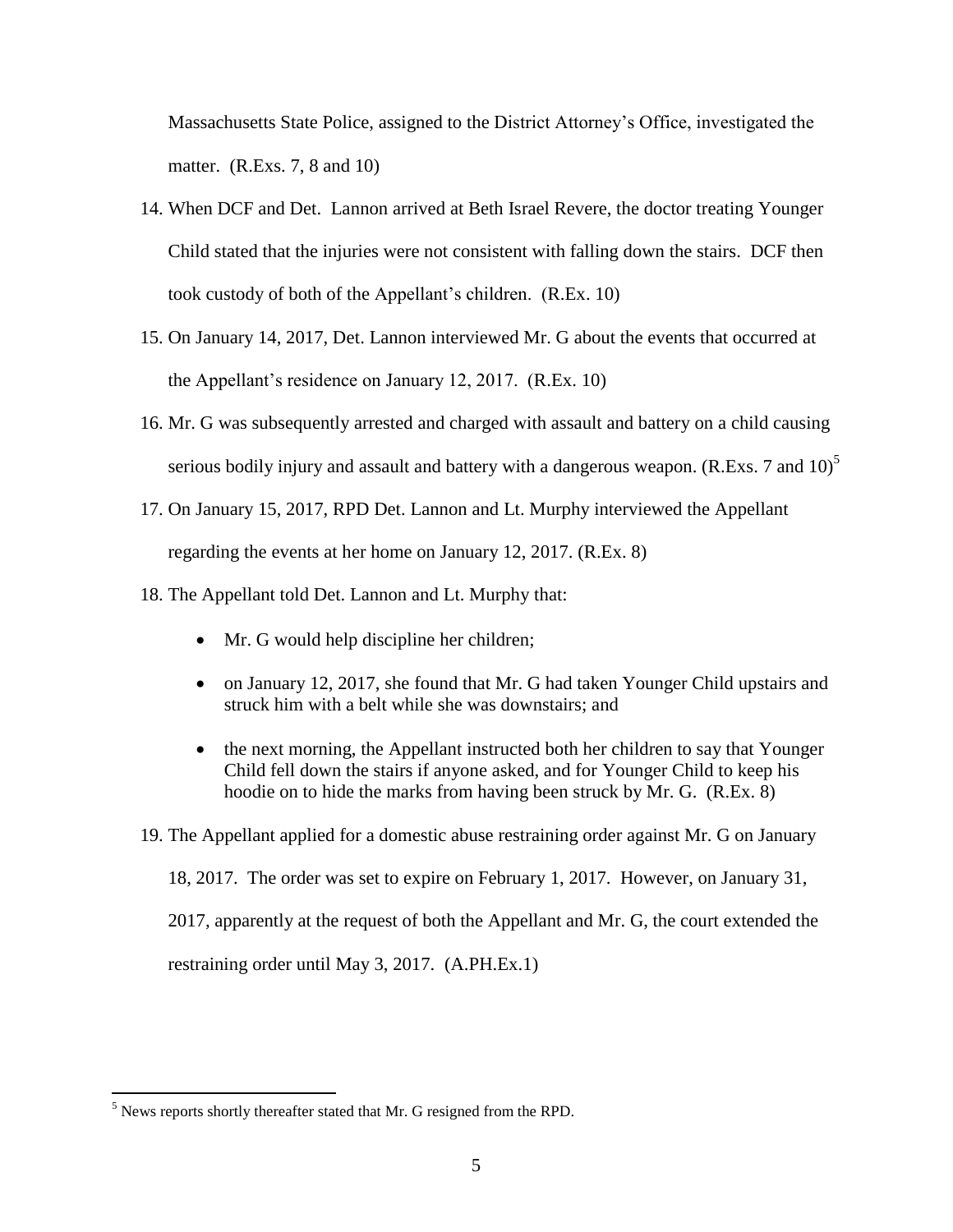- 20. In the spring of 2017, the Appellant participated in weekly meetings with a domestic violence counselor and obtained psychotherapy at the VA.  $(A.Exs. 21A - C, 22A-C, and$ 23)
- 21. On January 27, 2017, the Appellant was charged with two (2) counts of assault and battery with a dangerous weapon on a child under 14 under G.L. c. 265, s.  $15A(c)(iv)$ (assault and battery with a dangerous weapon of a child under age 14) and two (2) counts of permitting another to commit an assault and battery upon a child under G.L. c. 265, s. 13J(b) (wantonly or recklessly permit another to commit an assault and battery which caused "bodily injury"). (R.Exs. 8 and 9)
- 22. On February 27, 2017, pursuant to G.L. c. 31, s. 41, then-Chief of the Revere Police Department, Joseph Cafarelli, suspended the Appellant for five (5) days without pay beginning February 28, 2017 and ending on March 6, 2017 for violating RPD rules regarding Required Conduct, Truthfulness, Reporting Violations, Situation Involving Off-Duty Officer, Prohibited Conduct, Criminal Conduct and Conduct Unbecoming. This letter informed the Appellant that she may request a hearing within 48 hours. (R.Ex. 2) The March 2017 hearing apparently was not conducted. (Administrative Notice)
- 23. Also on February 27, 2017, the Appointing Authority, Mayor Brian Arrigo, gave the Appellant a Notice of Hearing to be held on March 6, 2017 indicating that he was contemplating taking further disciplinary action against her, up to and including discharge. (R.Ex. 3)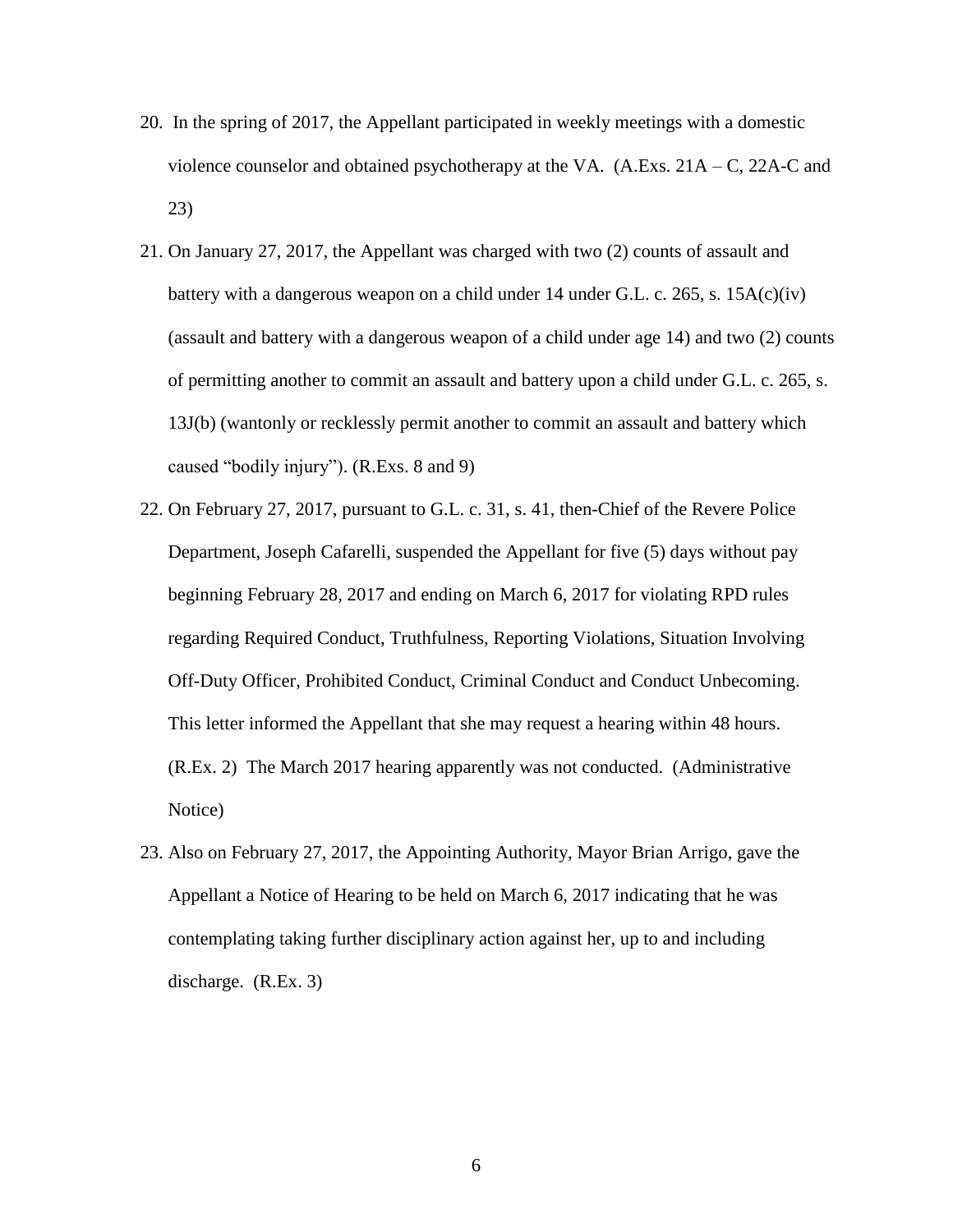- 24. On March 1, 2017, Lt. Goodwin submitted a detailed investigation report of his investigation of Mr. G and the Appellant in connection with the January 12, 2017-related events for which they were criminally charged. (R.Ex. 10)
- 25. On May 12, 2017, the Appellant pleaded guilty to one (1) count of permitting injury to a child and was sentenced to probation until May 10, 2019. The three (3) other charges against the Appellant, alleging that the Appellant committed an assault and battery on her children, were disposed of by nolle prosequi. (R.Ex. 9)
- 26. On June 26, 2017, Mayor Arrigo provided the Appellant with a Notice of Hearing that he was contemplating taking disciplinary action against her up to and including discharge for violating cited RPD rules in connection with the January 12, 2017 incident. (R.Ex. 4)
- 27. On July 18, 2017, Mayor Arrigo designated Assistant City Solicitor Daniel Doherty to conduct the Appellant's disciplinary hearing. (R.Ex. 1B)
- 28. On July 19, 2017, the hearing officer conducted the disciplinary hearing. (R.Ex. 1A)
- 29. On July 26, 2017, the hearing officer issued his detailed report and findings and held that the Appellant had violated the cited RPD rules regarding criminal conduct, truthfulness, reporting violations, conduct unbecoming an officer, and situations involving off-duty officers. The Appellant testified at this hearing. She asserted that Mr. G had attempted to control her personal and work life and, on five (5) occasions put his hands around her throat and/or pointed his service weapon at her. The hearing officer explicitly made no finding in that regard. (R.Ex. 1A)
- 30. Attorney Doherty's report found that,

As to whether Halcovich was aware of prior incidents where [Mr. G] had struck [redacted] with a belt, the evidence was conflicting, and I make no finding either way on this point. … I do find, however, that Halcovich was aware that [Mr. G] was going to spank [redacted] with a belt on January 12, 2017. ...

7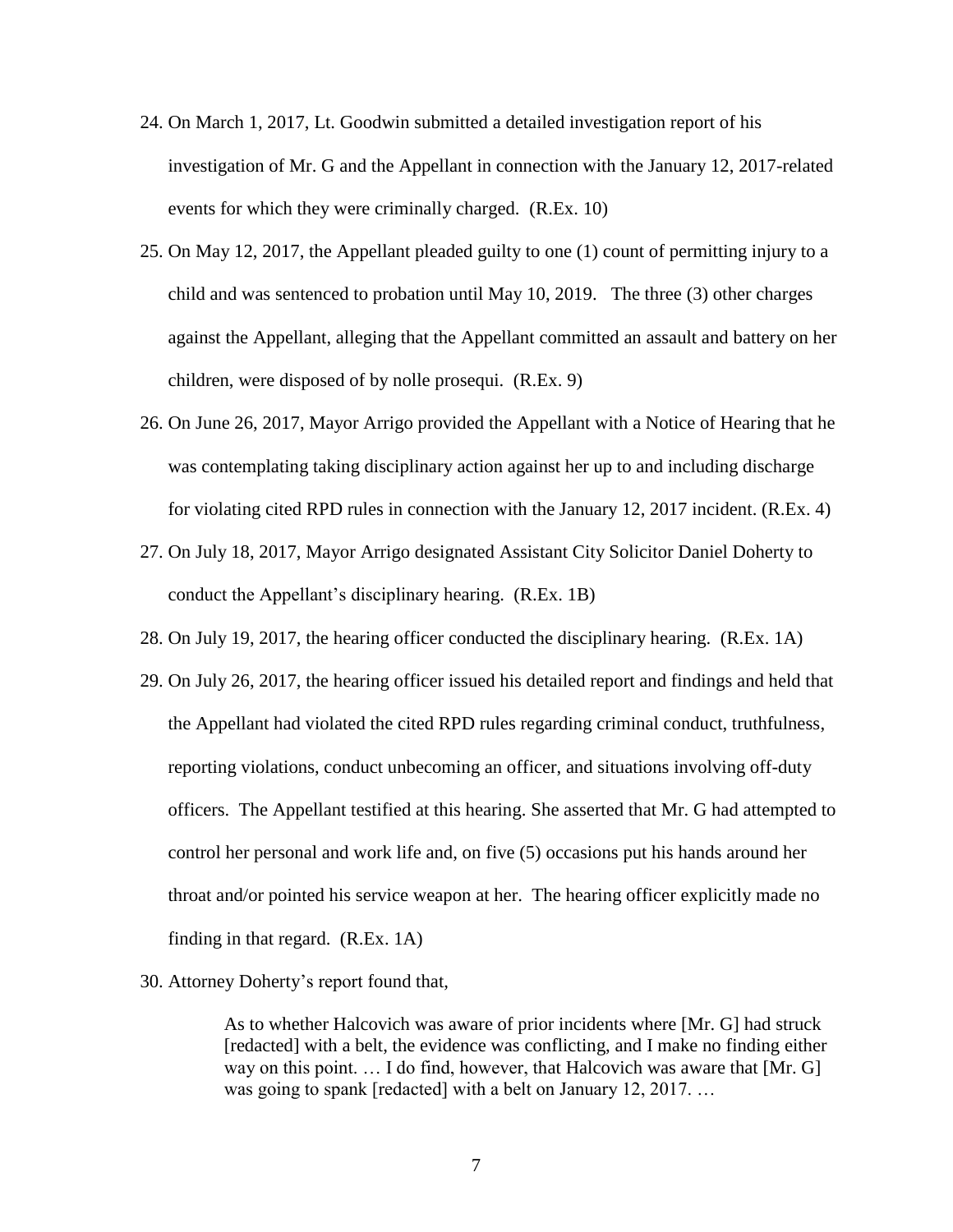… under G.L. c. 31, s. 50 … a person shall not be employed or retained in any civil service position within one year after his conviction of any crime, [the Appellant], by virtue of her sentence of two years (sic) probation, qualifies for the exemption under the statute to be employed within such one-year period in the discretion of the appointing authority. (R.Ex. 1A)

… by virtue of [the Appellant's] convictions of a misdemeanor punishable by imprisonment for more than two years she is a prohibited person to be issued a license to carry firearms pursuant to G.L. c. 140, s. 131(d)(i). … I find, based on the testimony of former Revere Lieutenant John Goodwin, that it is discretionary with the Chief of Police whether to retain an officer who has been so disqualified from being issued a license to carry firearms, and that the Revere Police Department currently employs two officers who are so disqualified due to convictions for operating under the influence of alcohol. (R.Ex. 1A)

- 31. By letter dated August 1, 2017, Mayor Arrigo notified the Appellant that her employment at the RPD was terminated for violating cited RPD rules pertaining to truthfulness, failing to report violations, criminal conduct, and conduct unbecoming a police officer in connection with the January 12, 2017-related events. (R.Ex. 1)
- 32. Rule 301(c)(7), regarding truthfulness, mandates that "[a]n officer shall truthfully state the facts in all oral and written reports, including all log and record books, and in any judicial, departmental or other official investigation, hearing, trial or proceeding. He/she shall cooperate fully in all phases of such investigations, hearing, trials and proceedings except as the officer may elect not to testify or make statements otherwise pursuant to his/her constitutional or statutory rights, unless granted transactional immunity. No employee shall knowingly enter, or cause to be entered, any inaccurate, false or improper information." (R.Ex. 11)
- 33. The Appellant violated Rule 301(c)(7) on January 13, 2017, when she "falsely informed a mandated reporter…that [she was] not aware that [her] son was injured and that [she] did not see his injuries and that his injuries must have occurred when he fell down the stairs.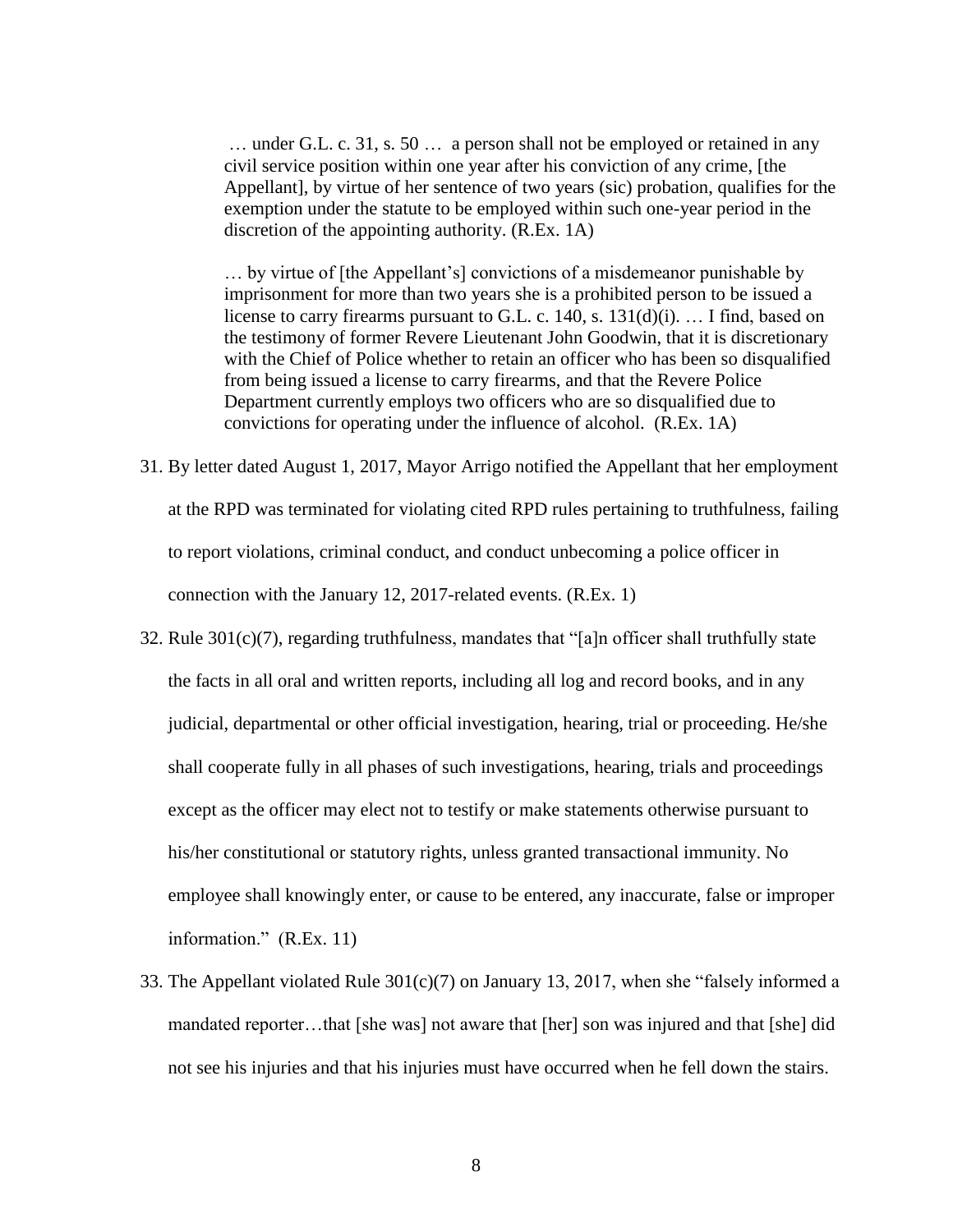[She] later reported similar false information to investigators from the Massachusetts State Police inquiring into the crime." (R.Ex. 1)

- 34. Rule  $301(c)(19)$ , regarding situations involving off duty officers, mandates that officers "confronted with a situation in which the conduct of an off duty police officer is in question shall take the proper police action and request a superior officer respond to the scene." (R.Ex. 11)
- 35. The Appellant violated Rule  $301(c)(19)$  in that she was "aware that a crime had been committed, i.e., assault and battery by means of a dangerous weapon on a child under 14 and did not report that crime to the Chief of Police as required." (R.Ex. 1)
- 36. Rule 301(D)(1), regarding criminal conduct, mandates that "[e]mployees shall obey all laws of the United States, of the Commonwealth of Massachusetts, all City of Revere ordinances and by-laws and all ordinances and by-laws of other cities and towns. An employee of the Department who commits any criminal act shall be subjected to disciplinary action up to and including discharge from the Department. Each case shall be considered on its own merits, and the circumstances of each shall be fully reviewed before the final action is taken." (R.Ex. 11)
- 37. Appellant violated Rule 301(D)(1) in having "prior knowledge that a fellow officer, Mr. G, was going to spank [her] young child with a belt on the evening of January 12, 2017. Further, [she] pled guilty on May 12, 2017 to the charge of permitting injury to a child under 14." (R.Exs. 1 and 9)
- 38. Rule 301(D)(4), regarding conduct unbecoming an officer, states that "[a]ny specific type of conduct, which reflects discredit upon the member as a police officer, or upon his fellow officers, or upon the police department he serves. Employees shall conduct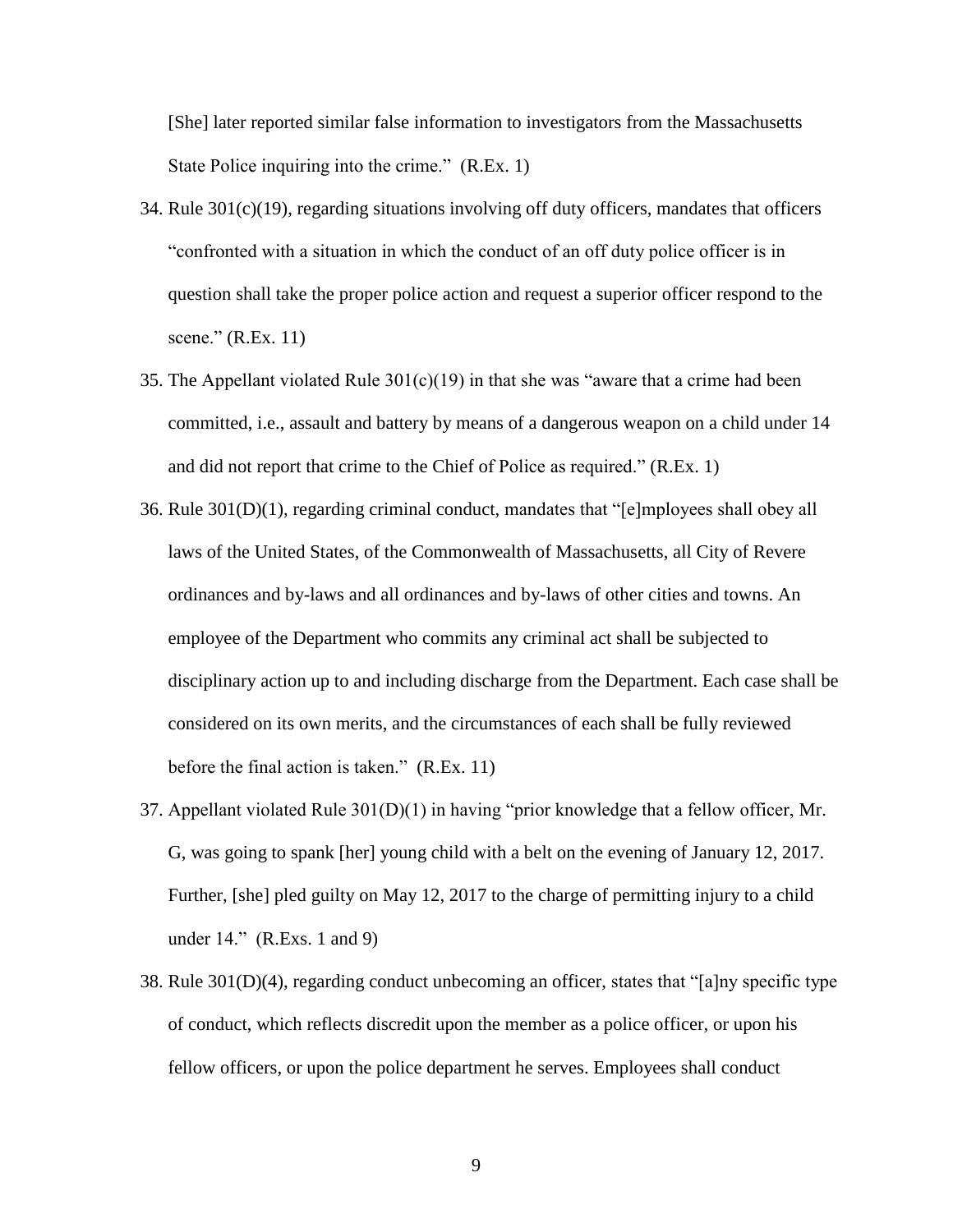themselves at all times, whether on or off duty, in such a manner as to reflect most honorably on the Department. Conduct unbecoming an officer shall include conduct which tends to indicate that the employee is unable or unfit to continue as a member of the Department, or conduct which impairs the operation of the Department or its employees." (R.Ex. 11)

39. The Appellant violated Rule 301(D)(4) in that "all of the conduct noted…in the suspension letter and Hearing Officer's Report and Findings is conduct which reflects discredit upon [her] as a police officer as well as to the entire Revere Police Department."

(R.Ex. 11)

40. The Appellant filed the instant appeal with the Commission on August 9, 2017.

(Administrative Notice)

*Applicable Civil Service Law*

G.L. c. 31, s. 43 provides:

"If the commission by a preponderance of the evidence determines that there was just cause for an action taken against such person it shall affirm the action of the appointing authority, otherwise it shall reverse such action and the person concerned shall be returned to his position without loss of compensation or other rights; provided, however, if the employee by a preponderance of evidence, establishes that said action was based upon harmful error in the application of the appointing authority's procedure, an error of law, or upon any factor or conduct on the part of the employee not reasonably related to the fitness of the employee to perform in his position, said action shall not be sustained, and the person shall be returned to his position without loss of compensation or other rights. The commission may also modify any penalty imposed by the appointing authority."

An action is "justified" if it is "done upon adequate reasons sufficiently supported by credible evidence, when weighed by an unprejudiced mind; guided by common sense and by correct rules of law." Commissioners of Civil Service v. Municipal Ct. of Boston, 359 Mass. 211, 214 (1971); Cambridge v. Civil Service Comm'n, 43 Mass.App.Ct. 300, 304 (1997);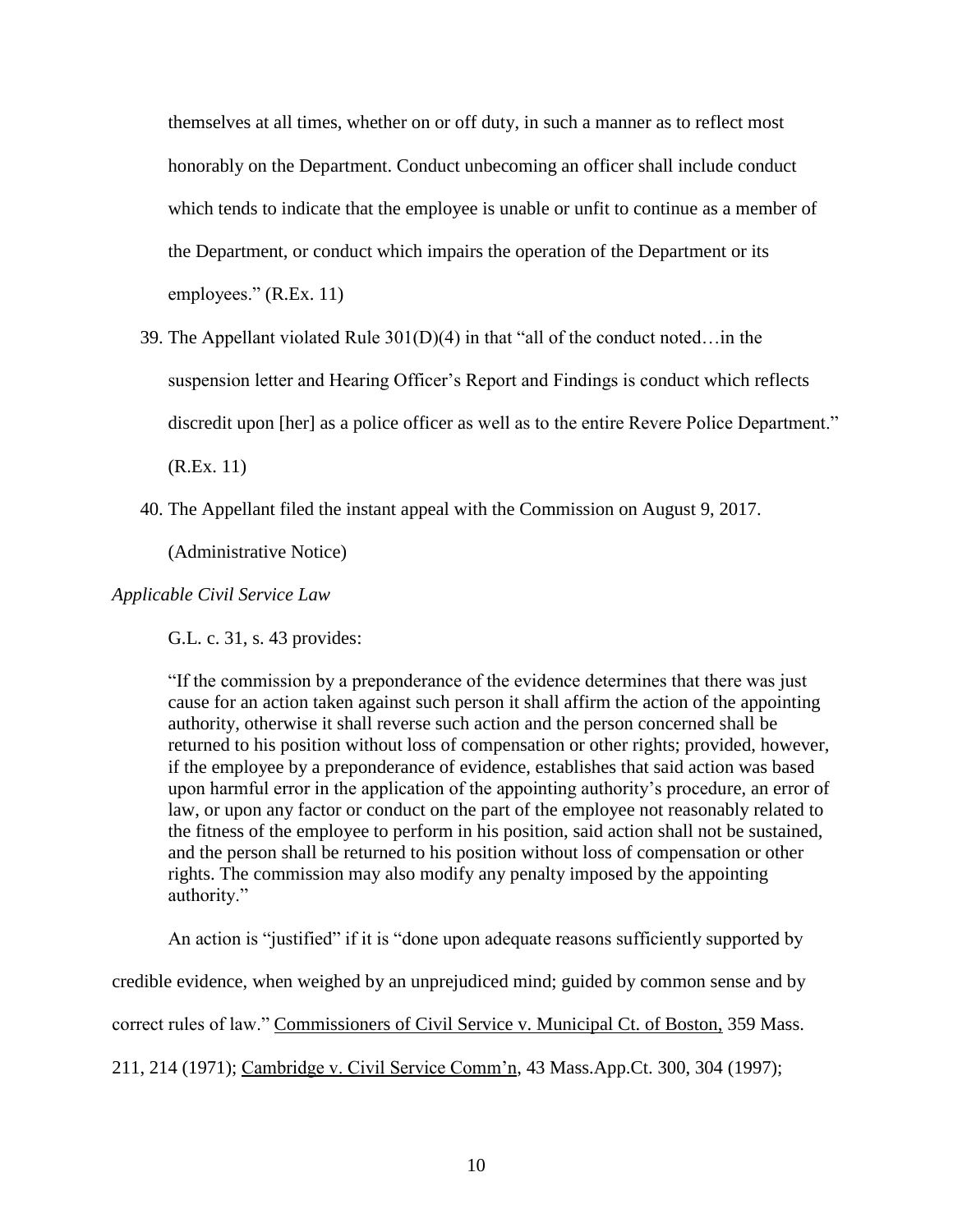Selectmen of Wakefield v. Judge of First Dist. Ct., 262 Mass. 477, 482 (1928). The Commission determines justification for discipline by inquiring, "whether the employee has been guilty of substantial misconduct which adversely affects the public interest by impairing the efficiency of public service." School Comm. v. Civil Service Comm'n, 43 Mass.App.Ct. 486, 488 (1997); Murray v. Second Dist. Ct., 389 Mass. 508, 514 (1983).

The Appointing Authority's burden of proof by a preponderance of the evidence is satisfied "if it is made to appear more likely or probable in the sense that actual belief in its truth, derived from the evidence, exists in the mind or minds of the tribunal notwithstanding any doubts that may still linger there." Tucker v. Pearlstein, 334 Mass. 33, 35-36 (1956).

Under section 43, the Commission is required "to conduct a de novo hearing for the purpose of finding the facts anew." Falmouth v. Civil Service Comm'n, 447 Mass. 814, 823 (2006) and cases cited. However, "[t]he commission's task ... is not to be accomplished on a wholly blank slate. After making its de novo findings of fact, the commission does not act without regard to the previous decision of the [appointing authority], but rather decides whether 'there was reasonable justification for the action taken by the appointing authority in the circumstances found by the commission to have existed when the appointing authority made its decision'," which may include an adverse inference against a complainant who fails to testify at the hearing before the appointing authority. *Id.*, quoting internally from Watertown v. Arria, 16 Mass.App.Ct. 331, 334 (1983) and cases cited.

Also under section 43, the Commission has "considerable discretion" to affirm, vacate or modify discipline but that discretion is "not without bounds" and requires sound explanation for doing so. *See, e.g*. Police Comm'r v. Civil Service Comm'n, 39 Mass.App.Ct. 594, 600 (1996)("The power accorded to the commission to modify penalties must not be confused with

11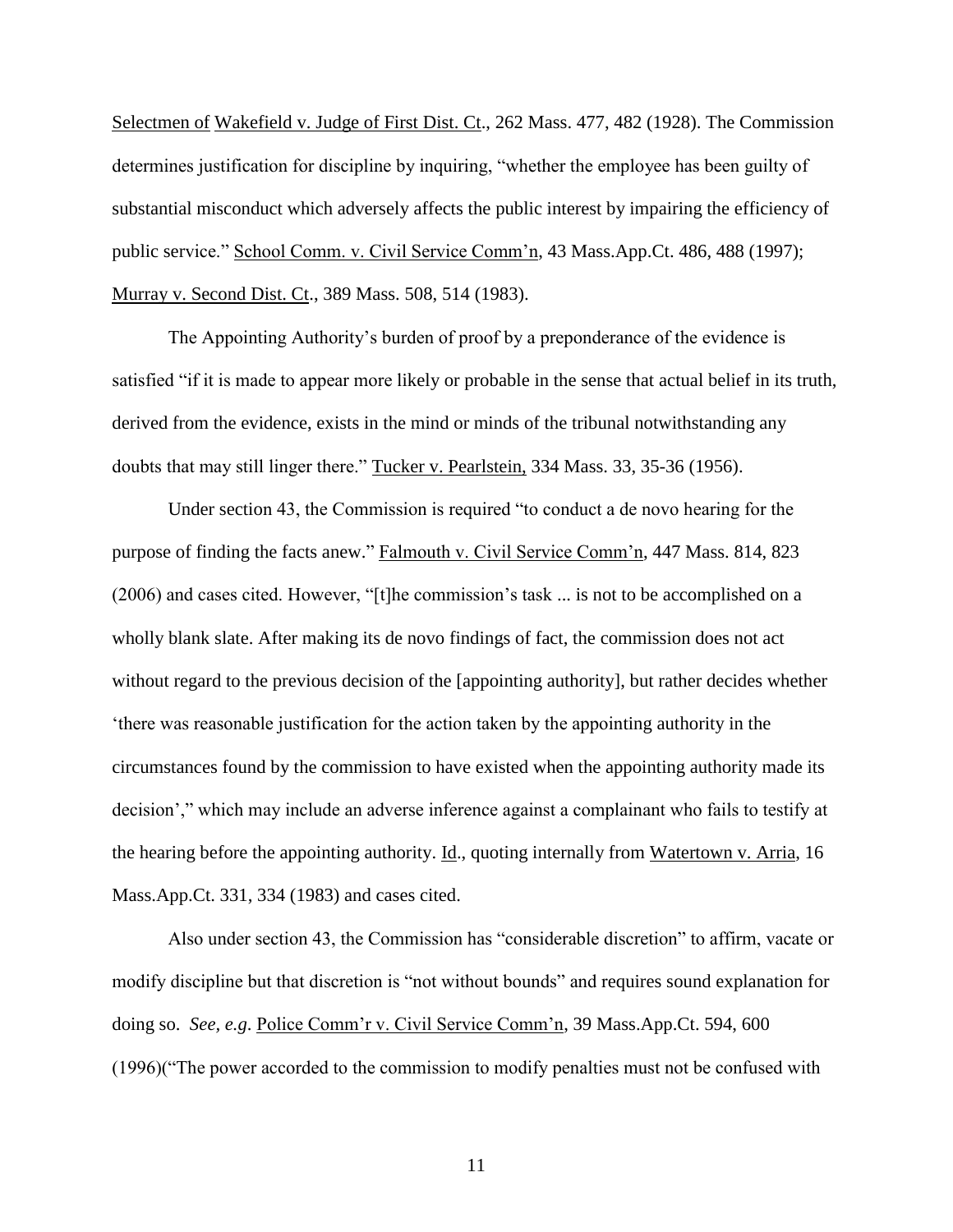the power to impose penalties ab initio …accorded the appointing authority.") *See also* Town of Falmouth v. Civil Service Comm'n, 447 Mass. 814, 823 (2006), quoting Watertown v. Arria, 16 Mass.App.Ct. 331, 334 (1983).

It is the purview of the hearing officer to determine credibility of testimony presented to

the Commission. "[T]he assessing of the credibility of witnesses is a preserve of the

[Commission] upon which a court conducting judicial review treads with great reluctance."

Leominster v Stratton, 58 Mass.App.Ct. 726, 729 (2003); *see* Embers of Salisbury, Inc. v.

Alcoholic Beverages Control Comm'n, 401 Mass. 526, 529 (1988); Doherty v. Retirement Bd. of

Medford, 425 Mass. 130, 141 (1997). *See also* Covell v. Dep't. of Social Services, 439 Mass.

766, 787 (2003).

Truthfulness is essential for a police officer. To this end, the Commission has noted, for

example, that,

… [t]he criminal justice system relies on police officers to be truthful at all times and an appointing authority is justified in bypassing a candidate who does not meet this standard. *See, e.g*., LaChance v. Erickson, 522 U.S. 262 (1998) (lying in a disciplinary investigation alone is grounds for termination); Meaney v. Woburn, 18 MCSR 129, 133- 35 (discharge upheld for police officer based, in part, on officer's consistent dishonesty and "selective memory" during departmental investigation of officer's misconduct); Pearson v. Whitman, 16 MCSR 46 (appointing authority's discharge of police officer who had a problem telling the truth upheld); Rizzo v. Town of Lexington, 21 MCSR 634 (2008) (discharge upheld based partially on officer's dishonesty regarding a use of force incident); and Desharnias v. City of Westfield, 23 MCSR 418 (2009) (discharge upheld based primarily on officer's dishonesty about a relatively minor infraction that occurred on his shift).

Wine v. City of Holyoke, 31 MCSR 19 (2018).

# *Analysis*

The Respondent has established by a preponderance of the evidence that it had just cause to discipline the Appellant. In the spring of 2017, the Appellant pleaded guilty to permitting injury to one of her minor children by Mr. G in violation of G.L. c. 265, s. 13J(b)(third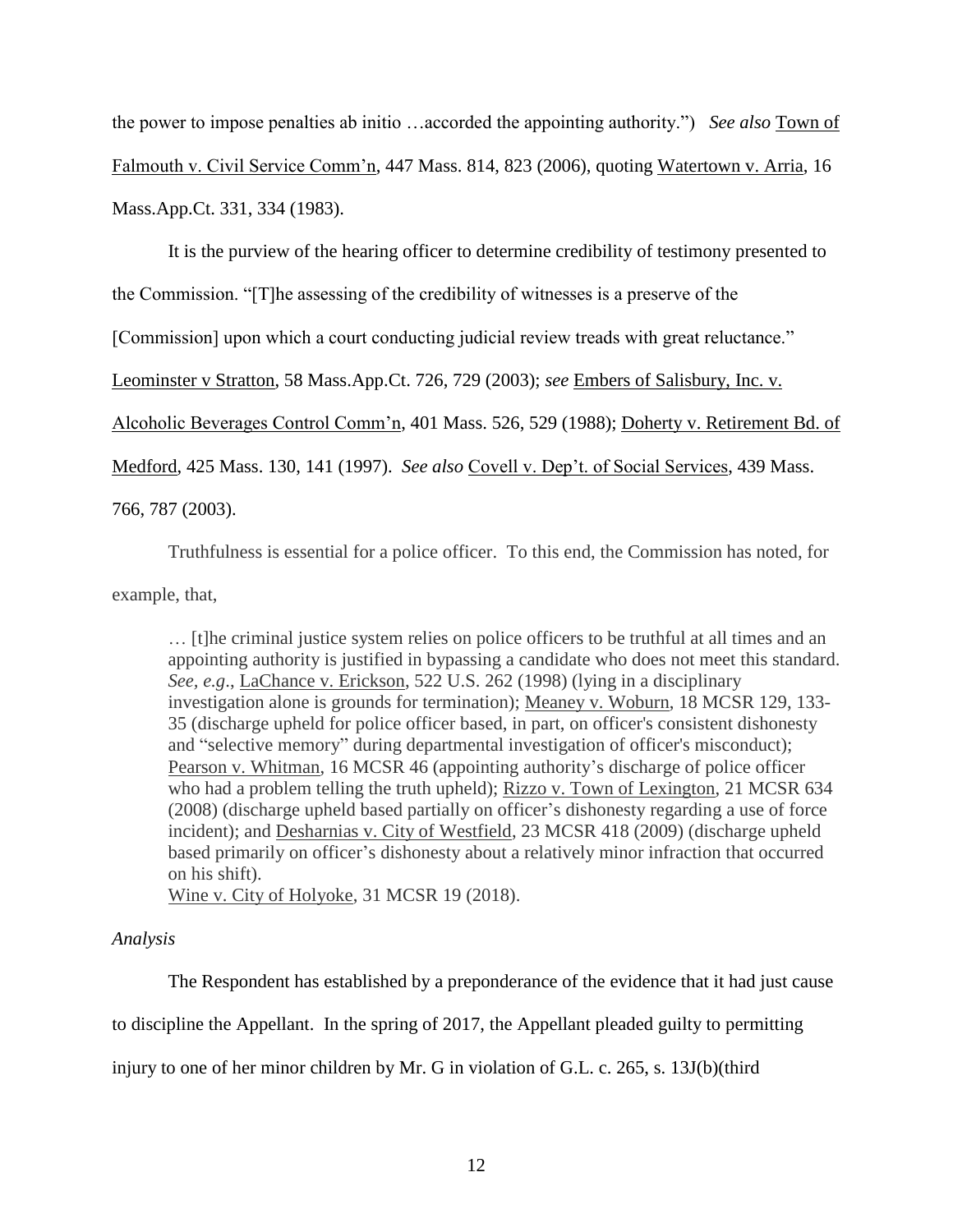paragraph) on January 12, 2017, for which she was sentenced to two (2) years of probation. After investigations (first by the State Police regarding the criminal charges and the second by the RPD to determine if the Appellant violated RPD rules), the Respondent conducted a disciplinary hearing under G.L. c. 31, s. 41. The hearing officer issued a detailed report finding that the Appellant was untruthful when she falsely informed a mandated reporter at school that she was not aware that her son was injured and that his injuries occurred when he fell down the stairs and later made similar false statements to State Police investigators in violation of the RPD rule concerning truthfulness. The hearing officer's report also found that she was aware that Mr. G, a fellow RPD officer, committed a crime against one of her children and failed to report the crime to the Chief of Police in violation of the RPD rule requiring officers to report such matters. The report found also found that on May 12, 2017, the Appellant pleaded guilty to permitting injury of a child under age 14 in violation of the RPD rule concerning criminal conduct by officers. Further, the report found that the Appellant's actions in these regards constitute conduct unbecoming a police officer that discredits her and the Department in violation of the pertinent RPD rule. This Appellant's actions and/or inactions constitute substantial misconduct which adversely affect the public interest by impairing the efficiency of public service.

The question that follows is whether the Respondent had just cause to discipline the Appellant by terminating her employment. G.L. c. 31, s. 50 provides, in part,

No person habitually using intoxicating liquors to excess shall be appointed to or employed or retained in any civil service position, nor shall any person be appointed to or employed in any such position within one year after his conviction of any crime except that the appointing authority may, in its discretion, appoint or employ within such oneyear period a person convicted of any of the following offenses: a violation of any provision of chapter ninety relating to motor vehicles which constitutes a misdemeanor or, any other offense for which the sole punishment imposed was (a) a fine of not more than one hundred dollars, (b) a sentence of imprisonment in a jail or house of correction for less than six months, with or without such fine, or (c) a sentence to any other penal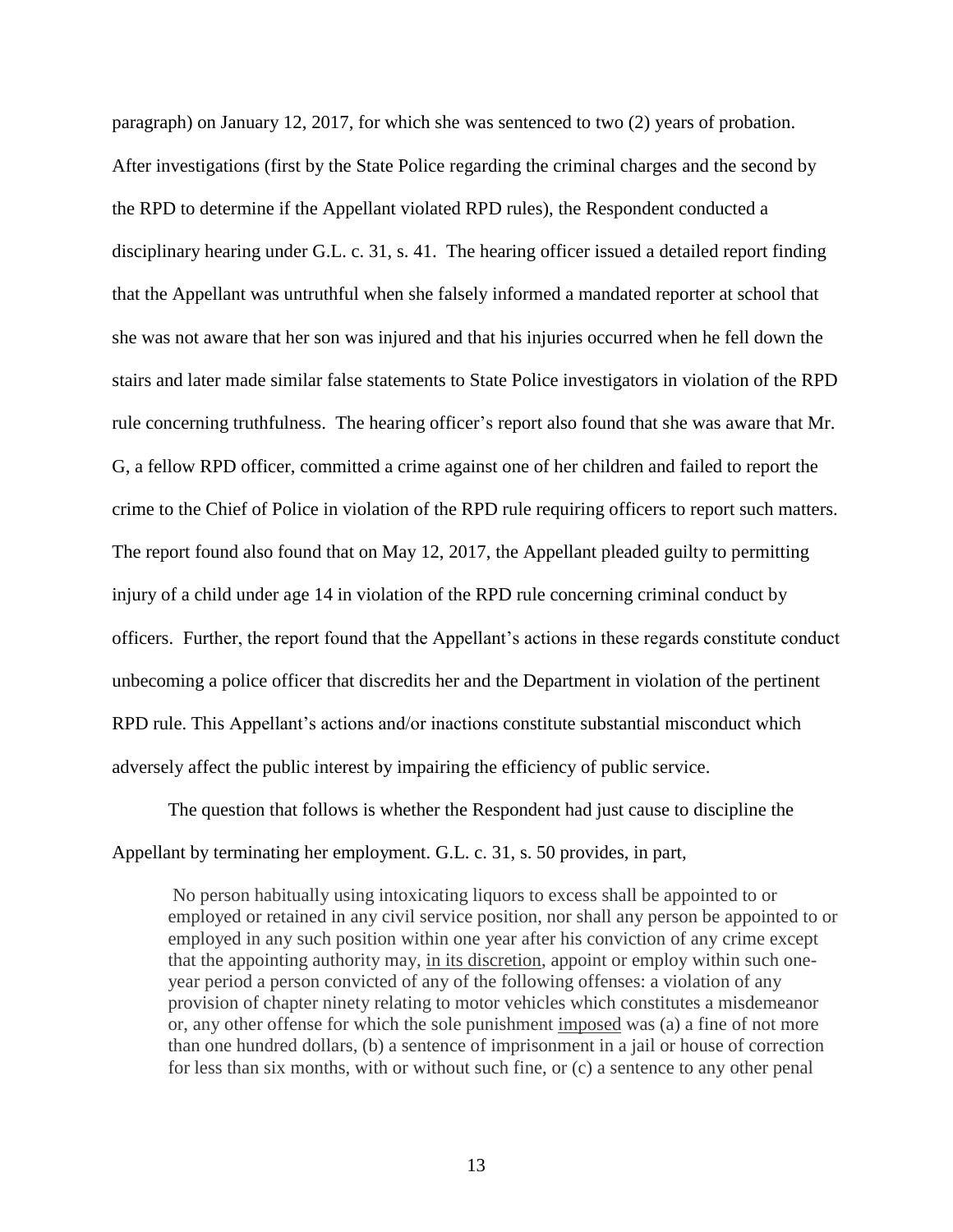institution under which the actual time served was less than six months, with or without such fine.... (Id.)(emphasis added)

This statute bars certain people from civil service employment within a year after they have been convicted of certain crimes. However, the statute further provides civil service employers the discretion to hire or retain such persons within the year of their conviction if their conviction was for certain misdemeanors. Since the Appellant pleaded guilty to a misdemeanor and was sentenced only to probation and one \$50 fine, the Respondent could continue the Appellant's employment if it so chose. Here, the Respondent declined to exercise its discretion to retain the Appellant within the year following her conviction based on its findings the led to its termination of her employment or thereafter. However, the Respondent also declined to continue her employment as a police officer because she is not authorized to have a license to carry a gun. To that end, the Respondent cites G.L. c. 140, s. 131(d)(i). Subsection (d) states that certain people may apply for a license to carry firearms as long as they are not "prohibited persons". Subsection (d)(i) defines a "prohibited person" as someone who,

has, in a court of the commonwealth, been convicted  $\ldots$  for the commission of  $(A)$  a felony; (B) a misdemeanor punishable by imprisonment for more than 2 years; ... (Id.)(emphasis added).

Although the Appellant was sentenced to two (2) years of probation for a misdemeanor, a conviction of the crime of permitting the injury of a child is punishable for up to two and onehalf years imprisonment.<sup>6</sup> As a result, the Appellant is a prohibited person under the statute and she is unable to possess a license to carry a firearm. The Respondent's hearing officer's report indicates that, at the time, the Respondent employed two (2) officers "who are so disqualified

 $\overline{a}$ 

 $6$  I take administrative notice that the Felony and Misdemeanor Master Crime List by M.G.L. Reference, June 2018, issued by the Massachusetts Sentencing Commission, indicates that permitting injury to a child under age 14, pursuant to G.L. c. 265, s. 13J(b)(paragraph 3), with which the Respondent hearing officer indicated that the Appellant was charged, pertaining to "injury" to a child, constitutes a misdemeanor but that permitting "substantial injury"(paragraph 4) to a child under 14 constitutes a felony. <https://www.mass.gov/doc/master-crime-list/download> (February 6, 2020). There is no indication in the record that the Appellant was charged with permitting "substantial injury" to a child pursuant to paragraph 4 of the statute, which the Master Crime List states is a felony.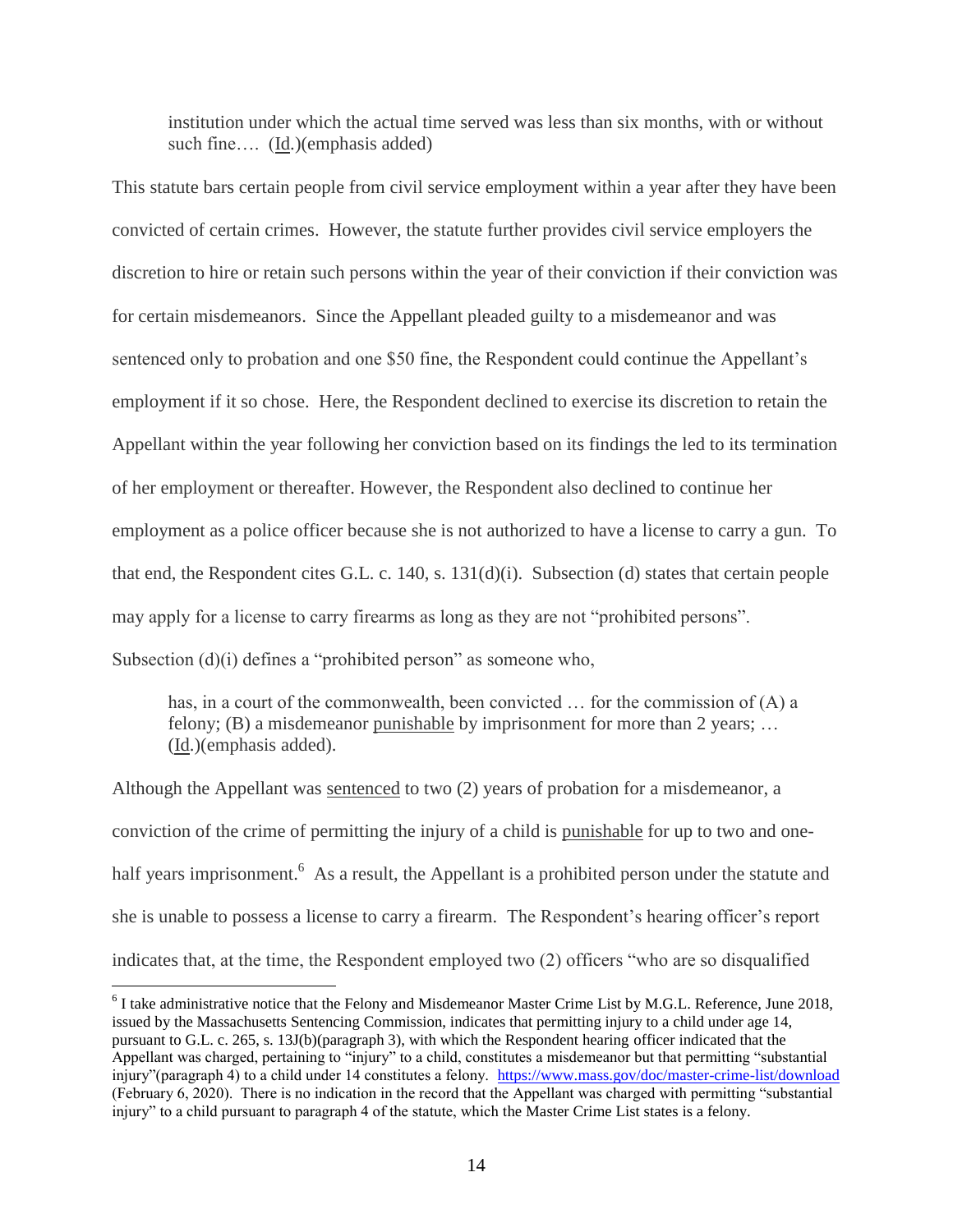due to convictions for operating under the influence of alcohol." (R.Ex. 1A) A first or second offense OUI (G.L. c. 90, s.  $24(1)(a)(1)$ ) sentencing ceiling is two and a half years, like the Appellant's conviction.<sup>7</sup> However, the record here does not include sufficient information to determine whether the two (2) officers were so convicted, charged with untruthfulness, and are prohibited persons, like the Appellant, barred from possessing a license to carry a firearm under G.L. c. 140, s. 131(d)(i). While a police department may have the discretion to retain employment of officers who have been convicted of crimes and can no longer have a license to carry a firearm to perform the functions of an officer, they should have objective reasons for such decisions and equitably apply them, assuming that the officers are fit for duty. This is not a case in which a police department has suspended an officer's license to carry a firearm to discipline an officer and bias or other improper motive may be of concern. The Appellant's conviction, under G.L. c. 31, s. 50, and her status as a "prohibited person" under G.L. c. 140, s. 131(d)(i), determine her fate. The Respondent is not obliged to exercise its discretion to restore her to her position as police officer, without a firearms license, and a modification is not warranted. I find no evidence of bad faith on the part of the Respondent in refusing to exercise its statutory discretion to retain the Appellant's employment. *See* Kraft v Police Commissioner of Boston, 417 Mass. 235 (1994)(In deciding whether a Police Commissioner violated a court order returning a police officer to duty, the standard was whether the Police Commissioner's decision was made in a "good faith effort to fulfil his statutory managerial function.").

#### *Conclusion*

 $\overline{a}$ 

Accordingly, for the above stated reasons, the discipline appeal of Ms. Halcovich, Docket No. D1-17-158, is hereby *denied*.

<sup>&</sup>lt;sup>7</sup> See Felony and Misdemeanor Master Crime List by M.G.L. Reference, June 2018, issued by the Mass. Sentencing Commission (*supra*).